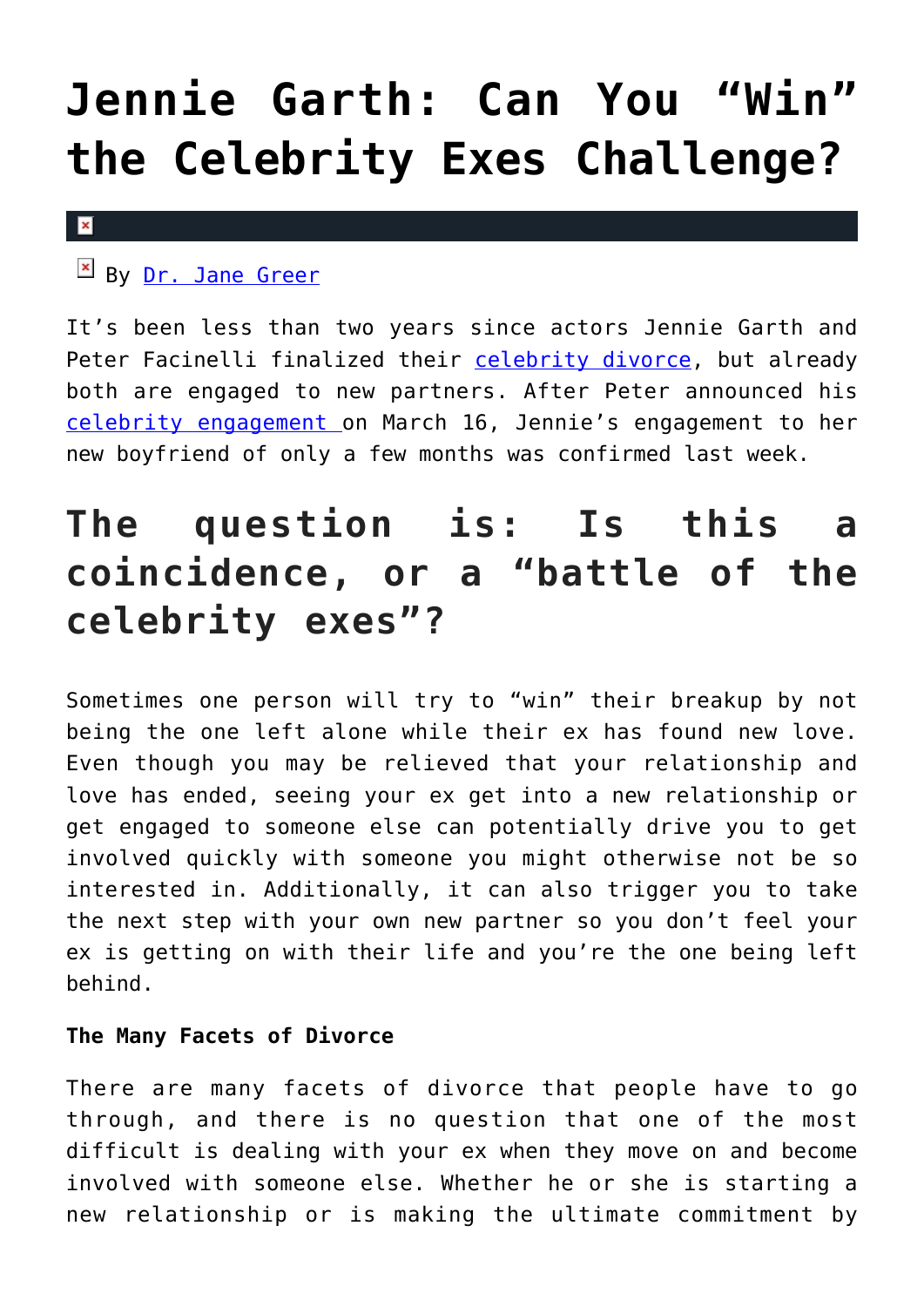getting engaged or married, it can reverberate through you and oftentimes makes you feel like you are experiencing an ending all over again. This can be true whether you are in a new relationship or not. Inevitably you feel a loss knowing someone has taken your place. Regardless of whether the relationship ended at your former partner's hand or your own, it is hard not to look back at what was good when you were together, and feel bad that it didn't work out. That can be the case even if you are in a new, healthy relationship.

### **How to Stop Looking Background and Start Looking Forward**

First, know that feeling envy, sadness, and regret is natural and understandable. The trick is learning how to deal with it so those feelings don't consume you. The most important thing is to keep in mind that what you shared with your ex was once special and helped form you into the person you are today. You stayed together for as long as you could, while it worked for both of you, but it ended because it was no longer generating the happiness the two of you signed on for. If your ex is now happy and has moved on, that can be a signal for you to be doing the same thing by either looking for the relationship you always wanted but weren't able to have with your ex, or by shaping the new relationship you're in to make sure it is fulfilling and gratifying in a way your old one wasn't. Instead of living in the past, look to the future so you can stop feeling unhappy and empty about what you missed out on, and finally secure what you wanted all along. In other words, stay focused on yourself so you can build your own happily ever after.

As far as celebrity exes Peter and Jennie are concerned, at least they have each moved on with their new lives respectively and, in doing so, they appear to be in sync once again.

*Please tune in to the* Doctor on Call *radio hour on HealthyLife.net every Tuesday at 2 PM EST, 11 AM PST. First*